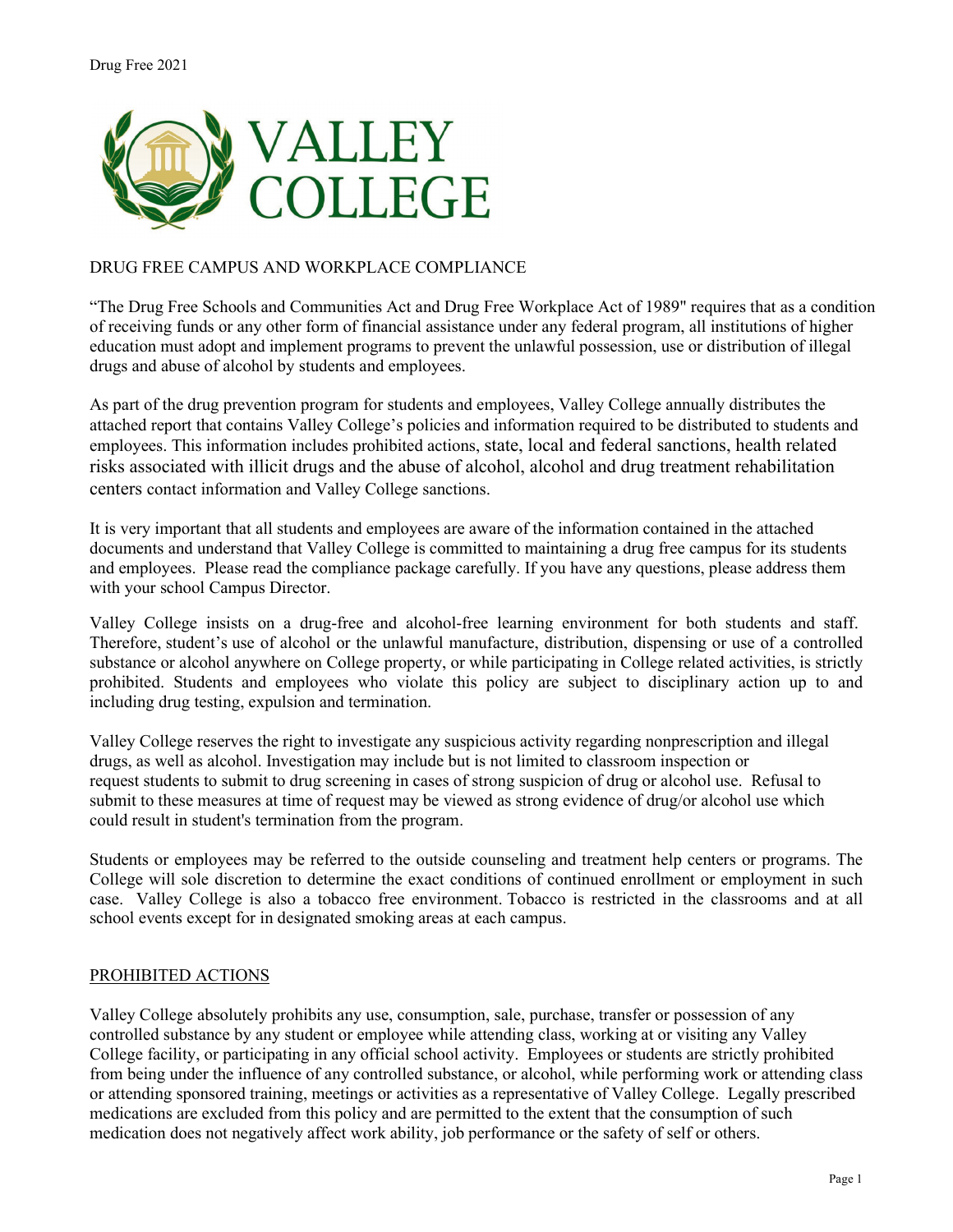# VALLEY COLLEGE'S DISCIPLINARY SANCTIONS

Violation of this policy by either students or employees will make the individual subject to disciplinary action. Disciplinary action of students and employees will include immediate referral to a treatment center and may include termination of training for students or termination of employment for employees.

# STATE, LOCAL AND FEDERAL SANCTIONS

The following is a description of some of the applicable legal sanctions under federal, state, and local laws for the unlawful possession, use, or distribution of illicit drugs, including alcohol. This list is not intended to be an exhaustive list of all offenses involving drugs and alcohol, and this material should not be relied upon as legal advice or guidance regarding these offenses.

A summary of penalties under Federal Law is attached to this document as Table A. See<https://www.deadiversion.usdoj.gov/21cfr/21usc/>(Title 21 United States Code (USC) Controlled Substance Act)

### West Virginia State and Local Sanctions

Chapter 60A - Uniform Controlled Substances Act Article 4 - Subsection 60A-4-401 Offenses and Penalties

It is unlawful for any person to manufacture, deliver or possess with intent to manufacture or deliver, a controlled substance. Any person guilty of a felony, upon conviction, may be imprisoned in the penitentiary for not less than one year nor more than fifteen years, or fined not more than \$25,000, or both. Any person guilty of a misdemeanor, upon conviction, may be confined in the county jail for not less than six months nor more than one year, or fined not more than five thousand dollars or both.

Distribution to persons under the age of eighteen by persons over the age of twenty-one; distribution by persons eighteen or over in or on, or within one thousand feet of, school or college, will be ineligible for parole for a period of two years.

Any person convicted of a second or subsequent offense may be imprisoned for a term up to twice the term otherwise authorized, fined an amount up to twice that otherwise authorized, or both.

Article 7 - West Virginia Contraband Forfeiture Act.

Items subject to forfeiture:

- \* All controlled substances which have been manufactured, distributed, dispensed or possessed in violation of Chapter 60A.
- \* All raw materials used in manufacture of controlled substances, aircraft, vehicles or vessels used to transport or facilitate transportation, sale, receipt, possession or concealment of property and all real property used in any manner to commit a violation of Chapter 60A punishable by more than one year in prison.

### Ohio State and Local Sanctions

Ohio Revised Code (ORC) Section 2925.02 provides that no person shall knowingly corrupt another with drugs by inducing or forcing them to use a controlled substance.

PENALTY FOR VIOLATION: Mandatory imprisonment from 6 months to 10 years, depending upon amount and type of drug involved and history of previous drug abuse offenses.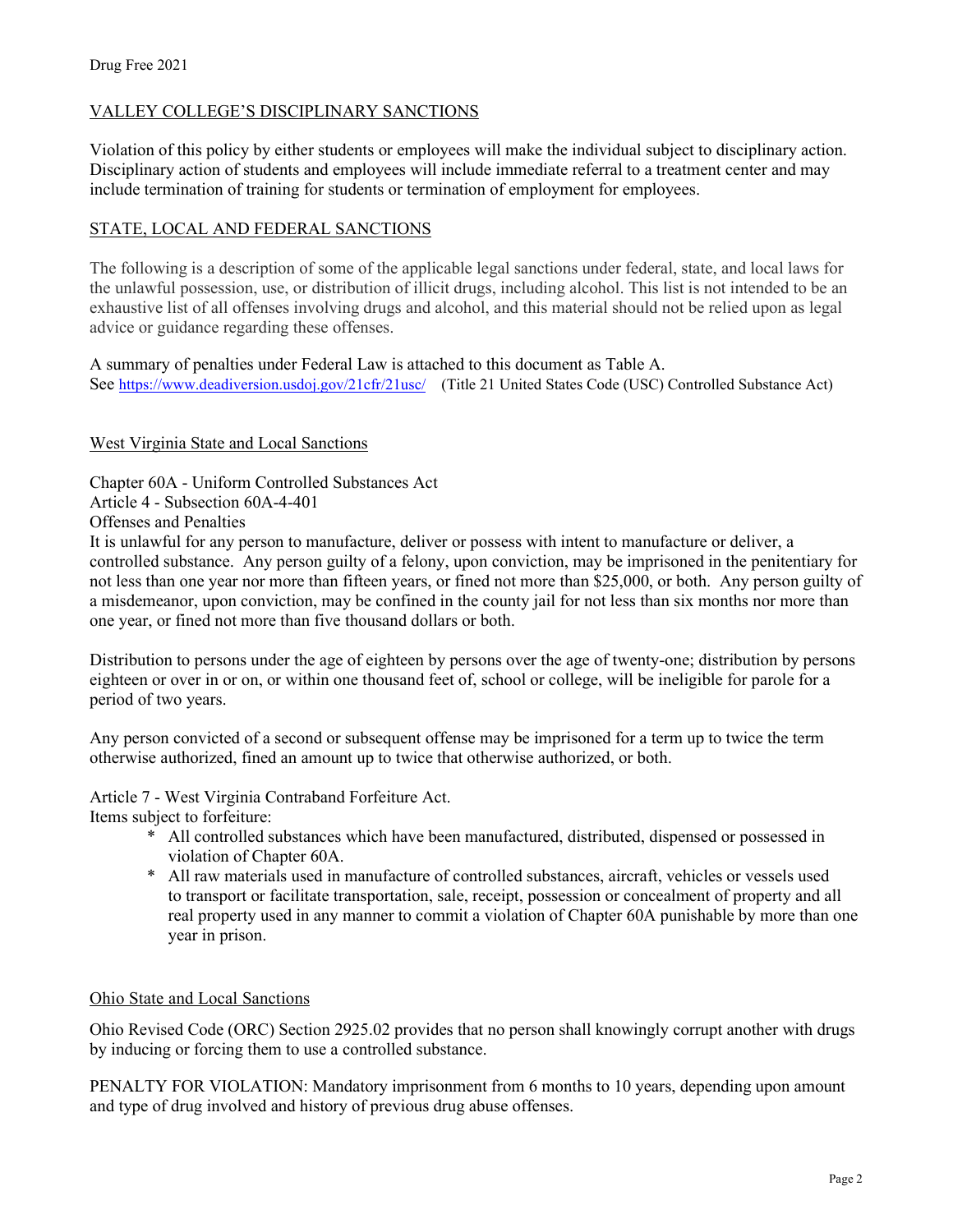ORC 2925.03 provides that no person shall knowingly "traffick" in controlled or illicit substances, including marijuana. Trafficking includes selling, offering to sell, delivering, distributing, preparing, cultivating, and manufacturing of controlled substances.

PENALTY FOR VIOLATION: Mandatory fines range from \$100 to \$20,000, depending on offense and drug involved. Mandatory jail sentences range from 6 months to 10 years.

ORC 2925.11 provides that no person shall knowingly obtain, possess, or use a controlled substance.

PENALTY FOR VIOLATION: Drug abuse involving amounts of marijuana less than 100 grams carries a penalty of \$100. Other violations involving marijuana result in mandatory jail terms of not more than 8 years and mandatory fines of \$15,000. Drug abuse offenses involving other drugs may result in jail terms of up to 10 years and fines of \$20,000.

ORC 2925.12 provides that no person shall make obtain, possess, or use drug abuse instruments.

PENALTY FOR VIOLATION: A first offense can carry a jail term of up to 90 days and fines of \$750.

ORC 2925.14 provides that no person shall knowingly use, possess with purpose to use, sell, manufacture or advertise drug paraphernalia.

PENALTY FOR VIOLATION: Depending upon the facts, imprisonment up to 6 months and fines up to \$1,000.

ORC 2925.31 provides, except for lawful research, clinical, medical, dental, or veterinary purposes, no person with intent to induce intoxication or similar effect, shall obtain, possess, or use a harmful intoxicant.

PENALTY FOR VIOLATION: Up to \$1,000 and 6 months in jail.

ORC 2925.37 provides that no person shall knowingly possess, make, sell, or deliver counterfeit controlled substances.

PENALTY FOR VIOLATION: Depending upon the facts, the penalty can be up to 180 days in jail and a \$1,000 fine, but aggravating circumstances can cause the offense to become a felony of the fourth degree with prison terms between 6-18 months and a fine up to \$5,000.

ORC 4301.63 provides that no person under the age of 21 years shall purchase beer or intoxicating liquor.

PENALTY FOR VIOLATION: A fine of not less than \$25 nor more than \$100 may be imposed. The court may order that the fine be paid by the performance of public work at a reasonable hourly rate established by the court and shall designate the time within which the public work shall be completed.

ORC 4301.631 provides that no underage person can purchase low alcohol beverages, that no person may furnish low alcohol beverages to an underage person, and that no person shall allow underage persons to consume low alcohol beverages on his/her property.

PENALTY FOR VIOLATION: Punishments for violating ORC 4301.631 range from fines of \$25 to \$250 and imprisonment up to 30 days.

ORC 4301.633 provides that no person shall knowingly furnish any false information as to the name, age, or other identification of any person under 21 years of age for the purpose of obtaining beer or intoxicating liquor for a person under 21 years of age, by purchase or as a gift.

PENALTY FOR VIOLATION: Misdemeanor of the first degree. The maximum penalty is imprisonment for not more than 6 months and a \$1,000 fine.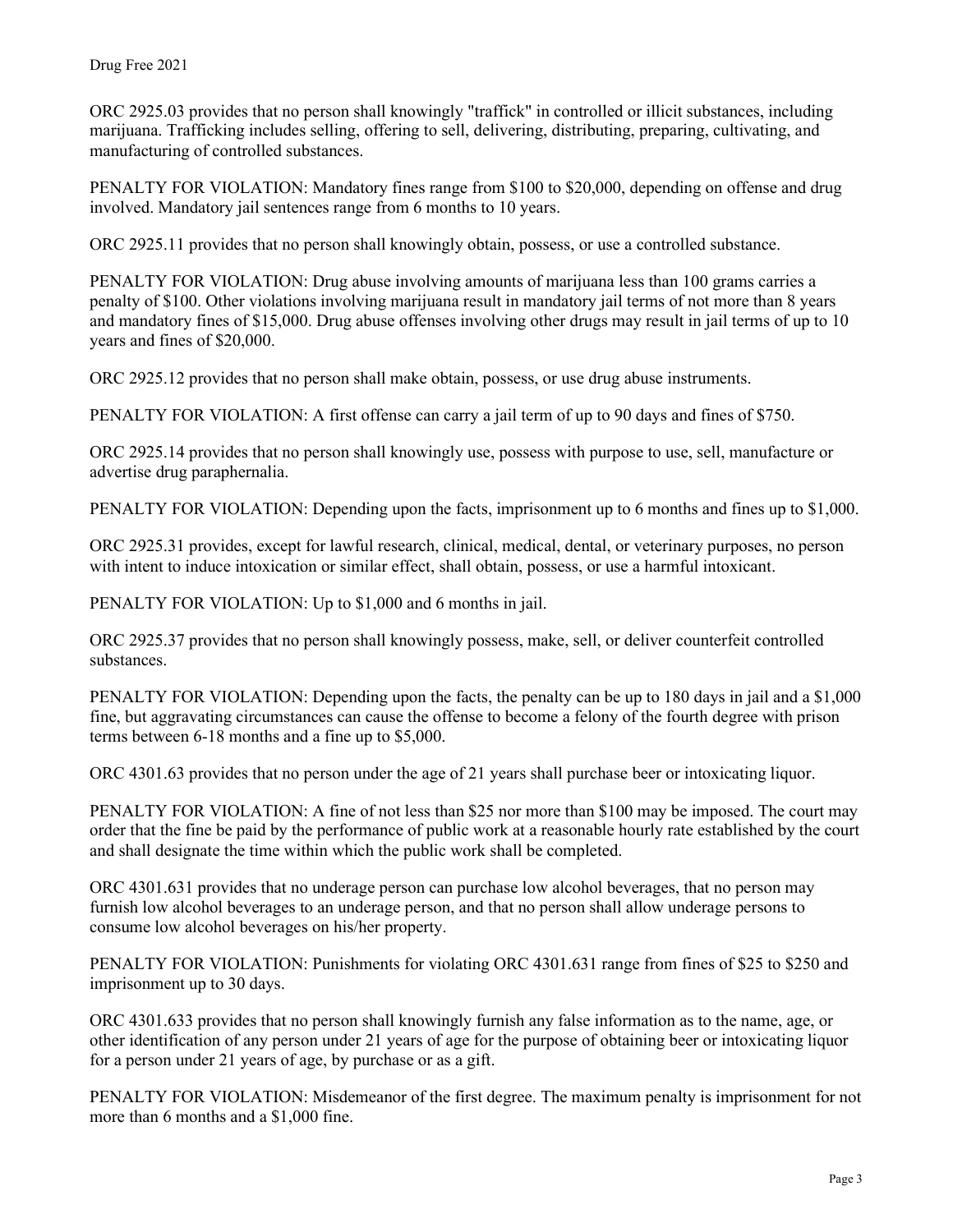ORC 4301.634 provides that no person under the age of 21 years shall knowingly show or give false information concerning his name, age, or other identification for the purpose of purchasing or otherwise obtaining beer or intoxicating liquor in any place in this state where beer or intoxicating liquor is sold under a permit issued by the department of liquor control.

PENALTY FOR VIOLATION: Misdemeanor of the first degree. The maximum penalty is imprisonment for not more than 6 months and a \$1,000 fine.

ORC 4301.64 prohibits the consumption of any beer or intoxicating liquor in a motor vehicle.

PENALTY FOR VIOLATION: Misdemeanor of the fourth degree. The maximum penalty is imprisonment for not more than 30 days and a \$250 fine.

ORC 4301.69(A) prohibits selling beer or intoxicating liquor to a person under the age of 21 years, or buying it for or furnishing it to such a person.

PENALTY FOR VIOLATION: Misdemeanor. The maximum penalty is imprisonment for not more than 6 months and a fine of not less than \$500 and no more than \$1,000.

ORC 4301.69(E) provides that no underage person shall knowingly possess or consume any beer or intoxicating liquor, in any public or private place, unless he is accompanied by a parent, spouse, or legal guardian, who is not an underage person, or unless the beer or intoxicating liquor is given for medical or religious purposes.

PENALTY FOR VIOLATION: Misdemeanor of the first degree. The maximum penalty is imprisonment for not more than 6 months and a \$1,000 fine.

ORC 4511.19 prohibits any person from driving a motor vehicle while under the influence of alcohol and/or any drug of abuse.

PENALTY FOR VIOLATION: Misdemeanor of the first degree. The maximum penalty is imprisonment for not more than 6 months and a \$1,000 fine, in addition to license suspension. Penalties for repeat offenders can result in up to 5 years in prison.

# HEALTH RISKS

Substance abuse, that is abuse of drugs or alcohol, is now recognized as the number one public health problem in the United States. Substance abuse is accountable for deaths from strokes, diseases of the heart and liver, and all alcohol and drug related suicides, homicides and accidents. Early detection can minimize or prevent the devastating consequences of substance abuse.

# Controlled Substances: Effects

A description of the health risks associated with substances under the Controlled Substances Act (21. U.S.C.811) is attached to this document as Table B. Also see Drugs of Abuse A DEA Resource Guide 2020 Edition [https://www.dea.gov/sites/default/files/2020-04/Drugs%20of%20Abuse%202020-Web%20Version-508%20compliant-4-](https://www.dea.gov/sites/default/files/2020-04/Drugs%20of%20Abuse%202020-Web%20Version-508%20compliant-4-24-20_0.pdf) [24-20\\_0.pdf](https://www.dea.gov/sites/default/files/2020-04/Drugs%20of%20Abuse%202020-Web%20Version-508%20compliant-4-24-20_0.pdf)

# Alcohol: Effects

Alcohol consumption causes a number of marked changes in behavior. Even low doses significantly impair the judgment and coordination required to drive a car safely, increasing the likelihood that the driver will be involved in an accident. Low to moderate doses of alcohol also increase the incidence of a variety of aggressive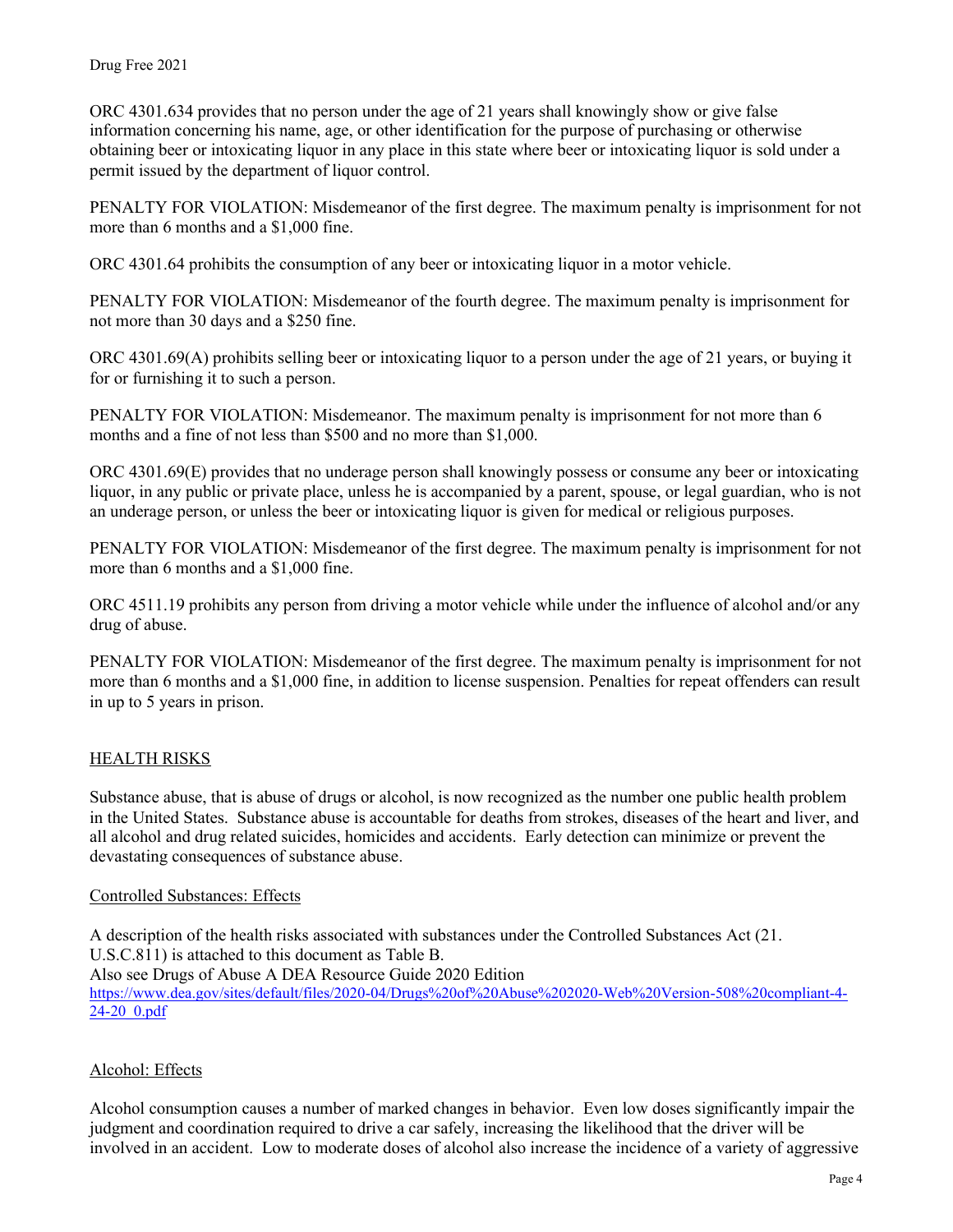acts, including spouse and child abuse. Moderate to high doses of alcohol cause marked impairments in higher mental functions, severely altering a person's ability to learn and remember information. Very high doses cause respiratory depression and death. If combined with other depressants of the central nervous system, much lower doses of alcohol will produce the effects just described.

Repeated use of alcohol can lead to dependence. Sudden cessation of alcohol intake is likely to produce withdrawal symptoms, including severe anxiety, tremors, hallucinations and convulsions. Long-term consumption of large quantities of alcohol, particularly when combined with poor nutrition, can also lead to permanent damage to vital organs such as the brain and the liver.

Mothers who drink alcohol during pregnancy may give birth to infants with fetal alcohol syndrome. These infants have irreversible physical abnormalities and mental retardation. In addition, research indicates that children of alcoholic parents are at greater risk than other youngsters of becoming alcoholics.

#### ALCOHOL AND DRUG TREATMENT REHABILITATION CENTERS

Individual community counseling, treatment and rehabilitation centers for each of Valley College's campuses are listed below. Additional information is available at each campus.

| All Campuses                                              |                                   |
|-----------------------------------------------------------|-----------------------------------|
| Al-Anon and Al-Ateen Group Director                       | http://www.wv.al-anon.alateen.org |
| https://al-anon.org/al-anon-meetings/                     |                                   |
| AA & Al-Anon number for local referral                    | http://www.aawv.org               |
| https://al-anon.org/al-anon-meetings/electronic-meetings/ |                                   |
|                                                           |                                   |

# Martinsburg – WV

| Almost Heaven Area Central Atlantic Region of Narcotics Anonymous        | www.car-na.org    | 1-800-777-1515 |
|--------------------------------------------------------------------------|-------------------|----------------|
| Eastridge Health Systems, Inc. (Berkeley County Mental Health Services)  |                   | 304-263-8954   |
| Eastridge Health Systems, Inc. (Jefferson County Mental Health Services) |                   | 304-725-7565   |
| Eastridge Health Systems, Inc. (Morgan County Health Services)           |                   | 304-258-2889   |
| Mental Health Services - Behavioral Health Services of Washington        |                   | 301-739-2490   |
| County Health System                                                     |                   |                |
| DRS website http://www.addicted.org/                                     |                   | 1-800-304-2219 |
| Alcoholics Anonymous Crisis Line (24 hrs)                                |                   | 1-800-333-5051 |
| Narcotics Anonymous                                                      |                   | 1-800-766-4442 |
| Beckley-WV                                                               |                   |                |
| Mountaineer Region of Narcotics Anonymous                                | www.mrscna.org    | 1-800-766-4442 |
| FMRS Mental Health Council. Summers County                               | 24 hour help line | 1-888-523-6437 |
| FMRS Mental Health Council, Fayetteville, WV                             |                   | 304-574-2100   |
| Raleigh General Hospital, Beckley, WV                                    |                   | 304-256-4100   |
| Raleigh County FMRS Mental Health Council, Beckley, WV                   |                   | 304-256-7100   |
| Southern Highlands Community Mental Health Center Wyoming County         | 24 hour help line | 1-800-615-0122 |
| Beckley VA Medical Center, Beckley, WV Suicide Prevention                | 24 hour help line | 1-800-273-8255 |
| Alcoholics Anonymous & Al-Anon, Beckley, WV                              |                   | 304-252-9444   |
| AA – Raleigh County                                                      |                   | 304-252-9444   |
| NA – Raleigh County                                                      |                   | 304-252-9444   |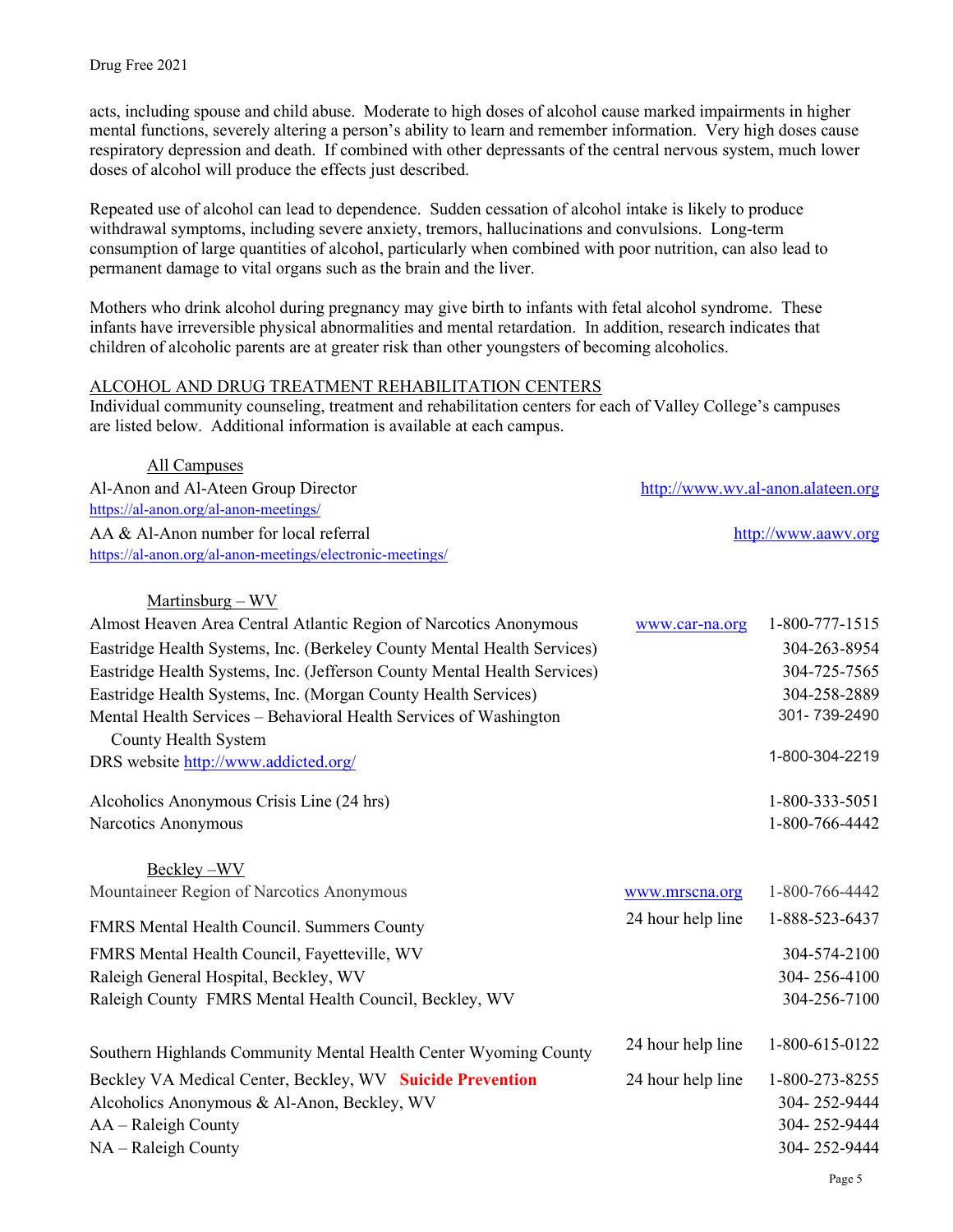# Drug Free 2021

| Princeton-WV                                                         |                              |
|----------------------------------------------------------------------|------------------------------|
| Mountaineer Region of Narcotics Anonymous                            | 1-800-766-4442               |
| www.mrscna.org                                                       | 304-344-4442                 |
| Southern Highlands Comm. Mental Health Ctr., Princeton, WV           | $(24 hours)$ 1-800-615-0122  |
|                                                                      | 304-425-0122                 |
|                                                                      |                              |
| Mercer County                                                        | 304-425-9541                 |
| McDowell County                                                      | 304-436-2106                 |
| <b>Wyoming County</b>                                                | 304-294-5353                 |
|                                                                      |                              |
| Princeton Community Hospital, Princeton, WV                          | 304-487-7000                 |
|                                                                      |                              |
| Department of Human Services, Princeton, WV                          | 304-425-8738                 |
|                                                                      |                              |
| <b>Community Connections, Inc.</b>                                   | 304-913-4956                 |
| www.strongcommunities.org                                            |                              |
| Appalachian Substance Abuse Coalition for Prevention & Treatment     | 276-988-5583                 |
| ("ASAC")                                                             |                              |
| Clinch Valley Community Action, North Tazewell, VA                   |                              |
| L.C.G. Tazewell (Narcotics Anonymous), Cedar Bluff, VA               | 1-800-838-1752               |
|                                                                      |                              |
|                                                                      |                              |
| Cleveland - Ohio                                                     |                              |
| Stella Maris, Cleveland, Ohio                                        | 216-781-0550                 |
| Matt Talbot for Women, Cleveland, Ohio                               | 216-634-7500                 |
| Northern Ohio Recovery, Cleveland, Ohio                              | 216-391-6672                 |
| Orca House, Cleveland, Ohio                                          | 216-231-3772                 |
| Recovery Resources, Cleveland, Ohio                                  | 216-431-4131                 |
| The Wellness Center, Cleveland, Ohio                                 | 216-898-1445 or 440-888-0300 |
| Hitchcock Center for Women, Cleveland, Ohio                          | 216-421-0662 or 216-421-0911 |
| Windsor Laurelwood, Willoughby, Ohio                                 | 800-438-4673                 |
| Y-Haven, Cleveland, Ohio                                             | 216-431-2018                 |
| ADRC Lutheran Hospital, Cleveland, Ohio                              | 216-696-4300                 |
| Day Break Treatment Solutions (DETOX)                                | 216-881-7882 or 216-417-4213 |
| Oriana House, Cleveland, Ohio                                        | 216-881-7882                 |
| Rosary Hall-Addiction Medicine St. Vincent Hospital, Cleveland, Ohio | 216-363-2580                 |
|                                                                      |                              |
|                                                                      |                              |
| Fairlawn -Ohio                                                       |                              |
| Ohio Guidestone                                                      | 440-260-2916                 |
| County of Summit ADM Board                                           | 330-762-3500                 |
| <b>ADM Crisis Center</b>                                             | 330-996-7730                 |
| Gray Mountain Detox Support                                          | 234-718-8229                 |
| Davenport Detox Support                                              | 330-754-114                  |
|                                                                      |                              |
| Akron - Ohio                                                         |                              |
| IBH Addiction Recovery Center, Akron, Ohio                           | 330-644-4095                 |
| Medspa The Wellness Center                                           | 330-867-2399                 |
| Medspa - Alcohol - Drug CTR Akron                                    | 330-615-6912                 |
| Cleveland Clinic Akron General                                       | 330-344-6000                 |
|                                                                      |                              |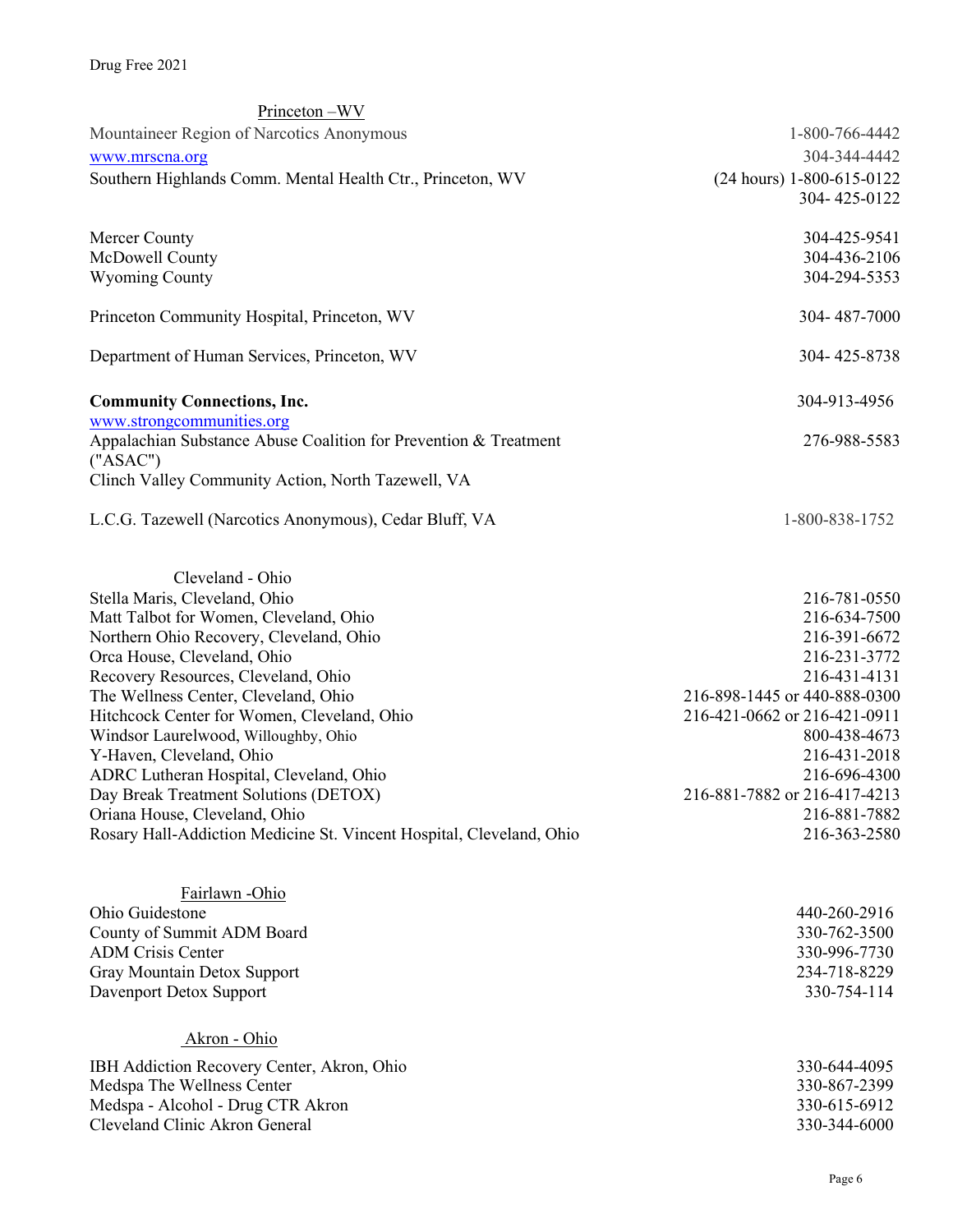All Campuses **National Suicide Prevention Hotlines** 1-800-SUICIDE (1-800-784-2433) 1-800-273-TALK (8255)

### RESPONSIBLE ADMINISTRATIVE OFFICE

The Compliance Director is required to evaluate the effectiveness of the program and implement any needed changes in coordination with Campus management on a biennial basis. Campus Directors are responsible for ensuring that disciplinary sanctions are enforced in a consistent manner.

Biennial Review: The institution conducted a biennial review of its drug and alcohol prevention program at the end of the 2019/2020 Award Year and determined that the program is effective. There were no drug or alcoholrelated violations that occurred on the institution's campus or as part of any of the institution's activities and therefore, there were no sanctions imposed.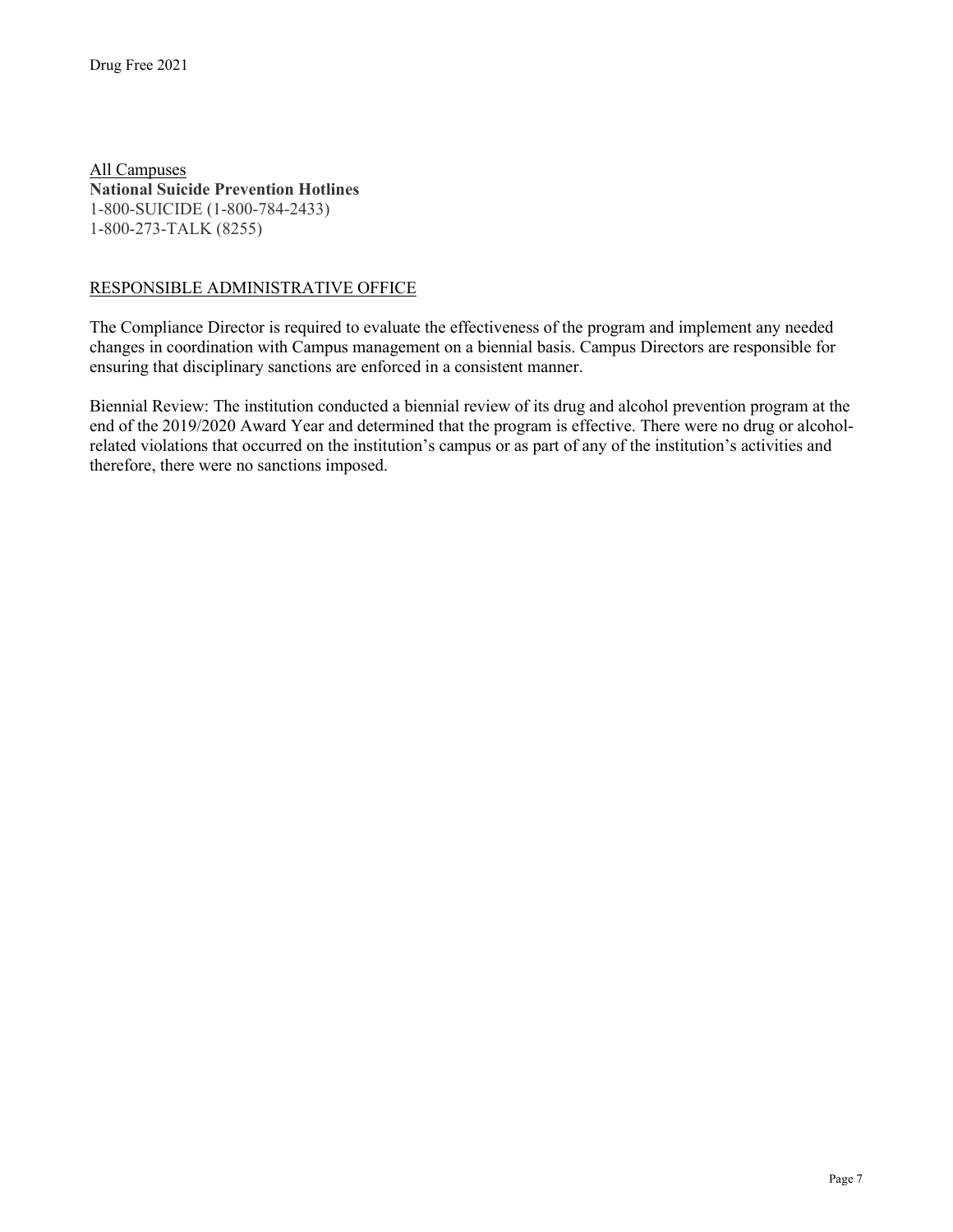| Federal Trafficking Penalties            |                                                                                                                                           |                                                                          |                                                                                                     |                                                                                                                                                                            |                                                                                                                                 |  |  |  |
|------------------------------------------|-------------------------------------------------------------------------------------------------------------------------------------------|--------------------------------------------------------------------------|-----------------------------------------------------------------------------------------------------|----------------------------------------------------------------------------------------------------------------------------------------------------------------------------|---------------------------------------------------------------------------------------------------------------------------------|--|--|--|
| Controlled<br>Substances<br>Act Schedule | Drug                                                                                                                                      | Quantity                                                                 |                                                                                                     | 1st Offense                                                                                                                                                                | 2nd Offense                                                                                                                     |  |  |  |
| I and II                                 | Methamphetamine                                                                                                                           | 10–99 gm pure, or<br>100-999 gm mixture                                  |                                                                                                     | • Not less than 5 years.<br>Not more than 40 years.                                                                                                                        | • Not less than 10 years.<br>Not more than life.                                                                                |  |  |  |
|                                          | Heroin                                                                                                                                    | 100-999 gm mixture                                                       |                                                                                                     | • If death or serious injury,                                                                                                                                              | • If death or serious injury,                                                                                                   |  |  |  |
|                                          | Cocaine                                                                                                                                   | 500-4,999 gm mixture                                                     |                                                                                                     | not less than 20 years or<br>more than life                                                                                                                                | not less than life                                                                                                              |  |  |  |
|                                          | Cocaine Base                                                                                                                              | 5-49 gm mixture                                                          |                                                                                                     | · Fine of not more than                                                                                                                                                    | • Fine of not more than<br>\$4 million individual.                                                                              |  |  |  |
|                                          | PCP                                                                                                                                       | 10-99 gm pure, or<br>100-999 gm mixture                                  |                                                                                                     | \$2 million individual.<br>\$5 million other than<br>individual                                                                                                            | \$10 million other than<br>individual                                                                                           |  |  |  |
|                                          | LSD                                                                                                                                       | 1–9 gm mixture                                                           |                                                                                                     |                                                                                                                                                                            |                                                                                                                                 |  |  |  |
|                                          | Fentanyl                                                                                                                                  | 40–399 gm mixture                                                        |                                                                                                     |                                                                                                                                                                            |                                                                                                                                 |  |  |  |
|                                          | Fentanyl Analogue                                                                                                                         | 10-99 gm mixture                                                         |                                                                                                     |                                                                                                                                                                            |                                                                                                                                 |  |  |  |
|                                          | Methamphetamine                                                                                                                           | 100 gm or more pure, or<br>1 kg or more mixture                          |                                                                                                     | • Not less than 10 years.<br>Not more than life.                                                                                                                           | • Not less than 20 years.<br>Not more than life.                                                                                |  |  |  |
|                                          | Heroin                                                                                                                                    | 1 kg or more mixture                                                     |                                                                                                     | • If death or serious                                                                                                                                                      | • If death or serious injury,                                                                                                   |  |  |  |
|                                          | Cocaine                                                                                                                                   | 5 kg or more mixture                                                     |                                                                                                     | injury, not less than 20<br>years or more than life                                                                                                                        | not less than life                                                                                                              |  |  |  |
|                                          | Cocaine Base                                                                                                                              | 50 gm or more mixture<br>100 gm or more pure, or<br>1 kg or more mixture |                                                                                                     | • Fine of not more than<br>\$4 million individual.<br>\$10 million other than<br>individual                                                                                | • Fine of not more than<br>\$8 million individual.                                                                              |  |  |  |
|                                          | PCP                                                                                                                                       |                                                                          |                                                                                                     |                                                                                                                                                                            | \$20 million other than<br>individual                                                                                           |  |  |  |
|                                          | LSD                                                                                                                                       | 10 gm or more mixture                                                    |                                                                                                     |                                                                                                                                                                            |                                                                                                                                 |  |  |  |
|                                          | Fentanyl                                                                                                                                  | 400 gm or more mixture                                                   |                                                                                                     |                                                                                                                                                                            |                                                                                                                                 |  |  |  |
|                                          | Fentanyl Analogue                                                                                                                         | 100 gm or more mixture                                                   |                                                                                                     |                                                                                                                                                                            |                                                                                                                                 |  |  |  |
| Controlled<br>Substances<br>Act Schedule | Drug                                                                                                                                      | Quantity 1st Offense 2nd Offense                                         |                                                                                                     |                                                                                                                                                                            |                                                                                                                                 |  |  |  |
| I and II                                 | Others (law does not in-<br>clude marijuana, hashish,<br>or hash oil)                                                                     | Any                                                                      |                                                                                                     | • Not more than 20 years<br>• If death or serious injury,<br>not less than 20 years,<br>not more than life<br>· Fine \$1 million individual.<br>\$5 million not individual | • Not more than 30 years<br>· If death or serious injury, life<br>· Fine \$2 million individual,<br>\$10 million not individual |  |  |  |
| Ш                                        | All (included in Schedule<br>III are anabolic steroids,<br>codeine and hydrocodone<br>with aspirin or Tylenol",<br>and some barbiturates) | Any                                                                      |                                                                                                     | • Not more than 5 years<br>· Fine not more than \$250,000<br>individual, \$1 million not<br>individual                                                                     | · Not more than 10 years<br>· Fine not more than \$500,000<br>individual, \$2 million not<br>individual                         |  |  |  |
| IV                                       | All (included in Schedule<br>IV are Darvon", Talwin",<br>Equanil, Valium, and<br>Xanax')                                                  | Any                                                                      |                                                                                                     | • Not more than 3 years<br>← Fine not more than \$250,000<br>individual, \$1 million not<br>individual                                                                     | • Not more than 6 years<br>· Fine not more than \$500,000<br>individual, \$2 million not<br>individual                          |  |  |  |
| v                                        | All (over-the-counter cough<br>medicines with codeine are<br>classified in Schedule V)                                                    | Any                                                                      | • Not more than 1 year<br>· Fine not more than \$100,000<br>individual, \$250,000 not<br>individual |                                                                                                                                                                            | • Not more than 2 years<br>· Fine not more than \$200,000<br>individual, \$500,000 not<br>individual                            |  |  |  |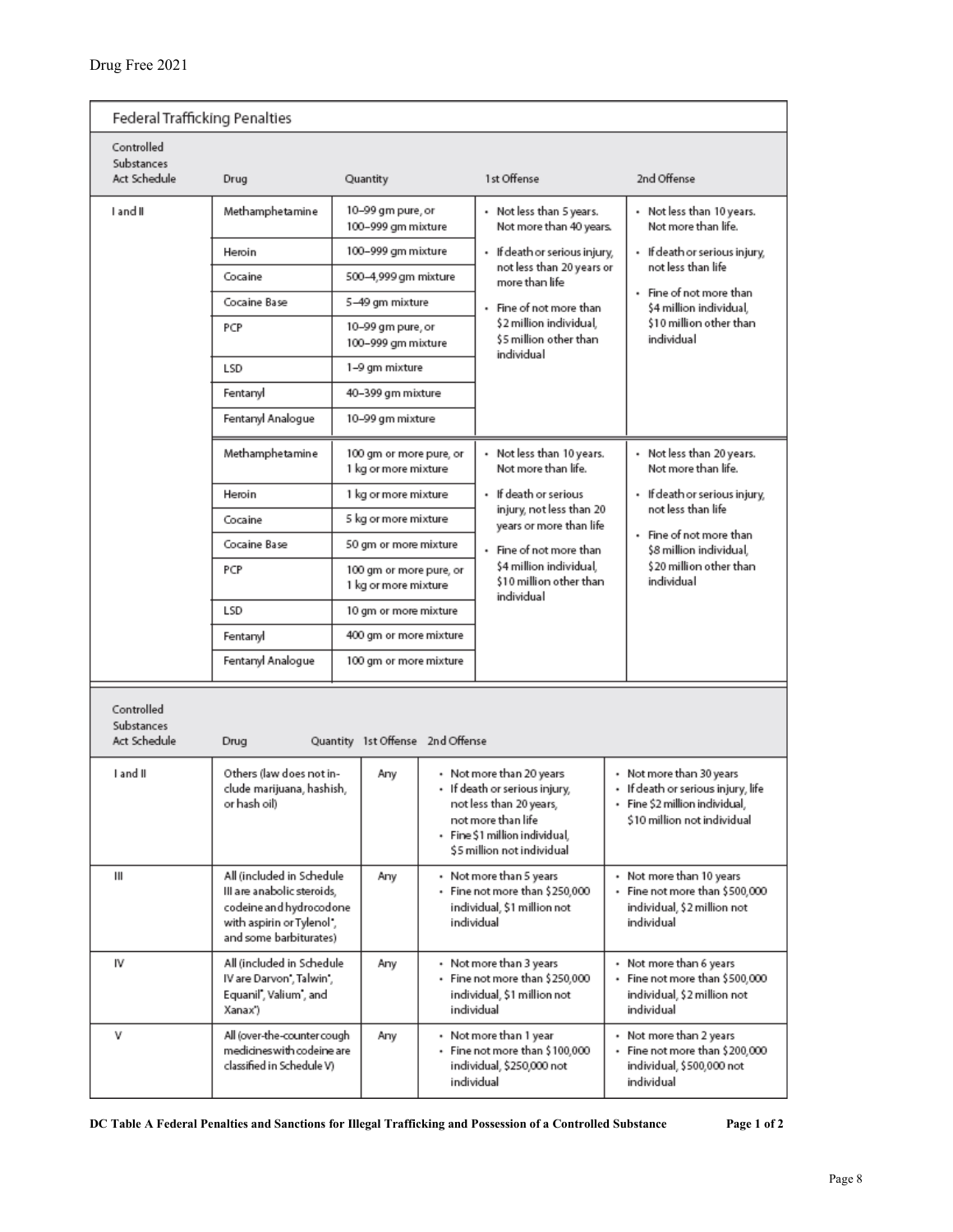| Federal Trafficking Penalties                        |                                                                                                                                           |                                                 |                                                                                                     |                                                                                                        |                                                                                                        |  |  |  |
|------------------------------------------------------|-------------------------------------------------------------------------------------------------------------------------------------------|-------------------------------------------------|-----------------------------------------------------------------------------------------------------|--------------------------------------------------------------------------------------------------------|--------------------------------------------------------------------------------------------------------|--|--|--|
| Controlled<br>Substances<br>Act Schedule             | Drug                                                                                                                                      | Quantity                                        |                                                                                                     | 1st Offense                                                                                            | 2nd Offense                                                                                            |  |  |  |
| I and II                                             | Methamphetamine                                                                                                                           | 10–99 gm pure, or<br>100-999 gm mixture         |                                                                                                     | • Not less than 5 years.<br>Not more than 40 years.                                                    | • Not less than 10 years.<br>Not more than life.                                                       |  |  |  |
|                                                      | Heroin                                                                                                                                    | 100-999 gm mixture                              |                                                                                                     | • If death or serious injury,                                                                          | · If death or serious injury,                                                                          |  |  |  |
|                                                      | Cocaine                                                                                                                                   | 500-4,999 gm mixture                            |                                                                                                     | not less than 20 years or<br>more than life                                                            | not less than life                                                                                     |  |  |  |
|                                                      | Cocaine Base                                                                                                                              | 5-49 gm mixture                                 |                                                                                                     | • Fine of not more than                                                                                | • Fine of not more than<br>\$4 million individual.                                                     |  |  |  |
|                                                      | PCP                                                                                                                                       | 10-99 gm pure, or<br>100-999 gm mixture         |                                                                                                     | \$2 million individual.<br>\$5 million other than<br>individual                                        | \$10 million other than<br>individual                                                                  |  |  |  |
|                                                      | LSD                                                                                                                                       | 1-9 gm mixture                                  |                                                                                                     |                                                                                                        |                                                                                                        |  |  |  |
|                                                      | Fentanyl                                                                                                                                  | 40-399 gm mixture                               |                                                                                                     |                                                                                                        |                                                                                                        |  |  |  |
|                                                      | Fentanyl Analogue                                                                                                                         | 10–99 gm mixture                                |                                                                                                     |                                                                                                        |                                                                                                        |  |  |  |
|                                                      | Methamphetamine                                                                                                                           | 100 gm or more pure, or<br>1 kg or more mixture |                                                                                                     | • Not less than 10 years.<br>Not more than life.                                                       | • Not less than 20 years.<br>Not more than life.                                                       |  |  |  |
|                                                      | Heroin                                                                                                                                    | 1 kg or more mixture                            |                                                                                                     | . If death or serious                                                                                  | • If death or serious injury,                                                                          |  |  |  |
|                                                      | Cocaine                                                                                                                                   | 5 kg or more mixture                            |                                                                                                     | injury, not less than 20<br>years or more than life                                                    | not less than life                                                                                     |  |  |  |
|                                                      | Cocaine Base                                                                                                                              | 50 gm or more mixture                           |                                                                                                     | • Fine of not more than<br>\$4 million individual.<br>\$10 million other than<br>individual            | • Fine of not more than<br>\$8 million individual.                                                     |  |  |  |
|                                                      | PCP                                                                                                                                       | 100 gm or more pure, or<br>1 kg or more mixture |                                                                                                     |                                                                                                        | \$20 million other than<br>individual                                                                  |  |  |  |
|                                                      | LSD                                                                                                                                       | 10 gm or more mixture                           |                                                                                                     |                                                                                                        |                                                                                                        |  |  |  |
|                                                      | Fentanyl                                                                                                                                  | 400 gm or more mixture                          |                                                                                                     |                                                                                                        |                                                                                                        |  |  |  |
|                                                      | Fentanyl Analogue                                                                                                                         | 100 gm or more mixture                          |                                                                                                     |                                                                                                        |                                                                                                        |  |  |  |
| Controlled<br>Substances<br>Act Schedule<br>I and II | Drug<br>Others (law does not in-<br>clude marijuana, hashish,<br>or hash oil)                                                             | Quantity 1st Offense 2nd Offense<br>Any         |                                                                                                     | • Not more than 20 years<br>• If death or serious injury,<br>not less than 20 years,                   | • Not more than 30 years<br>• If death or serious injury, life<br>· Fine \$2 million individual,       |  |  |  |
|                                                      |                                                                                                                                           |                                                 |                                                                                                     | not more than life<br>· Fine \$1 million individual,<br>\$5 million not individual                     | \$10 million not individual                                                                            |  |  |  |
| Ш                                                    | All (included in Schedule<br>III are anabolic steroids,<br>codeine and hydrocodone<br>with aspirin or Tylenol",<br>and some barbiturates) | Any                                             |                                                                                                     | • Not more than 5 years<br>· Fine not more than \$250,000<br>individual, \$1 million not<br>individual | • Not more than 10 years<br>Fine not more than \$500,000<br>individual, \$2 million not<br>individual  |  |  |  |
| IV                                                   | All (included in Schedule<br>IV are Darvon", Talwin",<br>Equanil", Valium", and<br>Xanax')                                                | Any                                             |                                                                                                     | • Not more than 3 years<br>· Fine not more than \$250,000<br>individual, \$1 million not<br>individual | • Not more than 6 years<br>· Fine not more than \$500,000<br>individual, \$2 million not<br>individual |  |  |  |
| ٧                                                    | All (over-the-counter cough<br>medicines with codeine are<br>classified in Schedule V)                                                    | Any                                             | • Not more than 1 year<br>· Fine not more than \$100,000<br>individual, \$250,000 not<br>individual |                                                                                                        | • Not more than 2 years<br>- Fine not more than \$200,000<br>individual, \$500,000 not<br>individual   |  |  |  |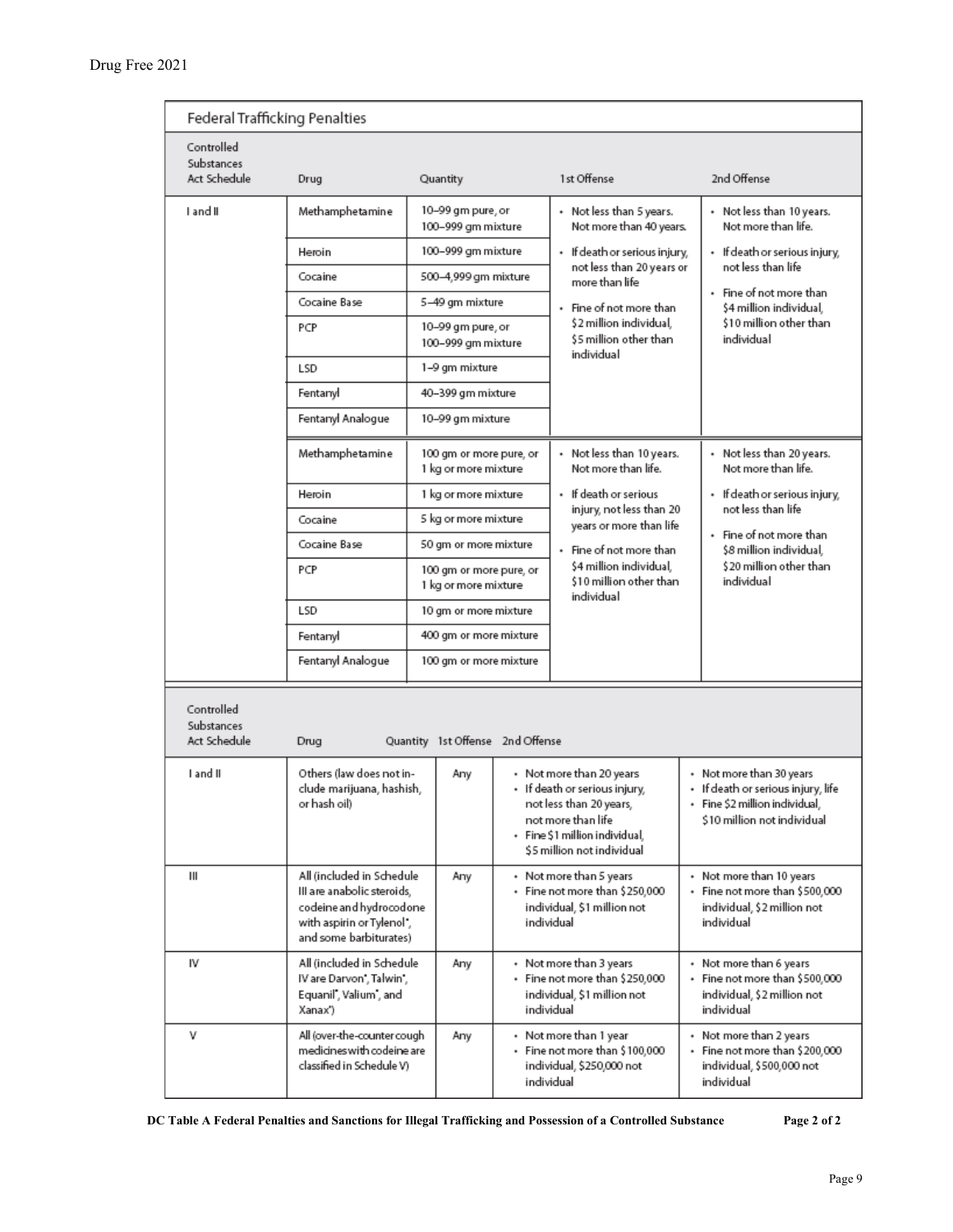| Table B Controlled Substance Uses and Effects Page 1 of 3 |                       |                                                                                             |                                           |                                 |                                                                                |                                                                                                       |                                                                                                                           |  |
|-----------------------------------------------------------|-----------------------|---------------------------------------------------------------------------------------------|-------------------------------------------|---------------------------------|--------------------------------------------------------------------------------|-------------------------------------------------------------------------------------------------------|---------------------------------------------------------------------------------------------------------------------------|--|
| Drug                                                      | <b>Classification</b> | <b>Medical Uses:</b>                                                                        | Dependence:<br>Physical/<br>Psychological | <b>Usual</b><br>Method:         | <b>Possible Effects:</b>                                                       | <b>Effects of Overdose:</b>                                                                           | <b>Withdrawal Syndrome:</b>                                                                                               |  |
| Codeine                                                   | Narcotics             | Analgesic;<br>Antitussive                                                                   | Moderate/<br>Moderate                     | Oral:<br>Injected               | Euphoria; Drowsiness;<br>Respiratory depression;<br>Constricted pupils; Nausea | Slow and shallow breathing;<br>Clammy skin; Convulsions;<br>Coma; Possible death                      | Watery eyes; Runny nose; Yawning; Loss of<br>appetite; Irritability; Tremors; Panic; Cramps;<br>Nausea; Chills & sweating |  |
| Heroin                                                    | <b>Narcotics</b>      | None                                                                                        | High/<br>High                             | Injected;<br>Sniffed:<br>Smoked | Euphoria; Drowsiness;<br>Respiratory depression;<br>Constricted pupils; Nausea | Slow and shallow breathing;<br>Clammy skin; Convulsions;<br>Coma; Possible death                      | Watery eyes; Runny nose; Yawning; Loss of<br>appetite; Irritability; Tremors; Panic; Cramps;<br>Nausea; Chills & sweating |  |
| Fentanyl & Analogs                                        | Narcotics             | Analgesic;<br>Anesthetic                                                                    | High/<br>High                             | Injected;<br>Patch              | Euphoria; Drowsiness;<br>Respiratory depression;<br>Constricted pupils; Nausea | Slow and shallow breathing;<br>Clammy skin; Convulsions;<br>Coma; Possible death                      | Watery eyes; Runny nose; Yawning; Loss of<br>appetite; Irritability; Tremors; Panic; Cramps;<br>Nausea; Chills & sweating |  |
| Methadone & LAAM                                          | Narcotics             | Analgesic;<br>Treatment of<br>dependence                                                    | High/<br>High                             | Oral:<br>Injected               | Euphoria; Drowsiness;<br>Respiratory depression;<br>Constricted pupils; Nausea | Slow and shallow breathing;<br>Clammy skin; Convulsions;<br>Coma; Possible death                      | Watery eyes; Runny nose; Yawning; Loss of<br>appetite; Irritability; Tremors; Panic; Cramps;<br>Nausea; Chills & sweating |  |
| Oxycodone                                                 | Narcotics             | Analgesic                                                                                   | High/<br>High                             | Oral                            | Euphoria; Drowsiness;<br>Respiratory depression;<br>Constricted pupils; Nausea | Slow and shallow breathing;<br>Clammy skin; Convulsions;<br>Coma: Possible death                      | Watery eyes; Runny nose; Yawning; Loss of<br>appetite; Irritability; Tremors; Panic; Cramps;<br>Nausea; Chills & sweating |  |
| Morphine                                                  | Narcotics             | Analgesic                                                                                   | High/<br>High                             | Oral:<br>Smoked;<br>Injected    | Euphoria; Drowsiness;<br>Respiratory depression;<br>Constricted pupils; Nausea | Slow and shallow breathing;<br>Clammy skin; Convulsions;<br>Coma; Possible death                      | Watery eyes; Runny nose; Yawning; Loss of<br>appetite; Irritability; Tremors; Panic; Cramps;<br>Nausea; Chills & sweating |  |
| Hydrocodone                                               | Narcotics             | Analgesic;<br>Antitussive                                                                   | High/<br>High                             | Oral                            | Euphoria; Drowsiness;<br>Respiratory depression;<br>Constricted pupils; Nausea | Slow and shallow breathing;<br>Clammy skin; Convulsions;<br>Coma; Possible death                      | Watery eyes; Runny nose; Yawning; Loss of<br>appetite; Irritability; Tremors; Panic; Cramps;<br>Nausea; Chills & sweating |  |
| Hydromorphone                                             | Narcotics             | Analgesic                                                                                   | High/<br>High                             | Oral;<br>Injected               | Euphoria; Drowsiness;<br>Respiratory depression;<br>Constricted pupils; Nausea | Slow and shallow breathing;<br>Clammy skin; Convulsions;<br>Coma; Possible death                      | Watery eyes; Runny nose; Yawning; Loss of<br>appetite; Irritability; Tremors; Panic; Cramps;<br>Nausea; Chills & sweating |  |
| <b>Other Narcotics</b>                                    | Narcotics             | Analgesic;<br>Anti-diarrheal                                                                | High-Low/<br>High-Low                     | Oral:<br>Injected               | Euphoria; Drowsiness;<br>Respiratory depression;<br>Constricted pupils; Nausea | Slow and shallow breathing;<br>Clammy skin; Convulsions;<br>Coma; Possible death                      | Watery eyes; Runny nose; Yawning; Loss of<br>appetite; Irritability; Tremors; Panic; Cramps;<br>Nausea; Chills & sweating |  |
| Chloral Hydrate                                           | <b>Depressant</b>     | Hypnotic                                                                                    | Moderate/<br>Moderate                     | Oral                            | Slurred speech; Disorientation;<br>Drunken behavior without odor<br>of alcohol | Shallow respiration; Clammy<br>skin; Dilated pupils; Weak and<br>rapid pulse; Coma; Possible<br>death | Anxiety; Insomnia; Tremors; Delirium;<br>Convulsions; Possible death                                                      |  |
| <b>Barbiturates</b>                                       | Depressant            | Anesthetic:<br>Anti-convulsant:<br>Sedative:<br>Hypnotic;<br>Veterinary<br>euthanasia agent | High-<br>Moderate/<br>High/<br>Moderate   | Oral                            | Slurred speech; Disorientation;<br>Drunken behavior without odor<br>of alcohol | Shallow respiration; Clammy<br>skin; Dilated pupils; Weak and<br>rapid pulse; Coma; Possible<br>death | Anxiety; Insomnia; Tremors; Delirium;<br>Convulsions; Possible death                                                      |  |
| Benzodiazepines                                           | Depressant            | Anti-anxiety;<br>Sedative;<br>Anti-convulsant;<br>Hypnotic                                  | Low/<br>Low                               | Oral:<br>Injected               | Slurred speech; Disorientation;<br>Drunken behavior without odor<br>of alcohol | Shallow respiration; Clammy<br>skin; Dilated pupils; Weak and<br>rapid pulse; Coma; Possible<br>death | Anxiety; Insomnia; Tremors; Delirium;<br>Convulsions; Possible death                                                      |  |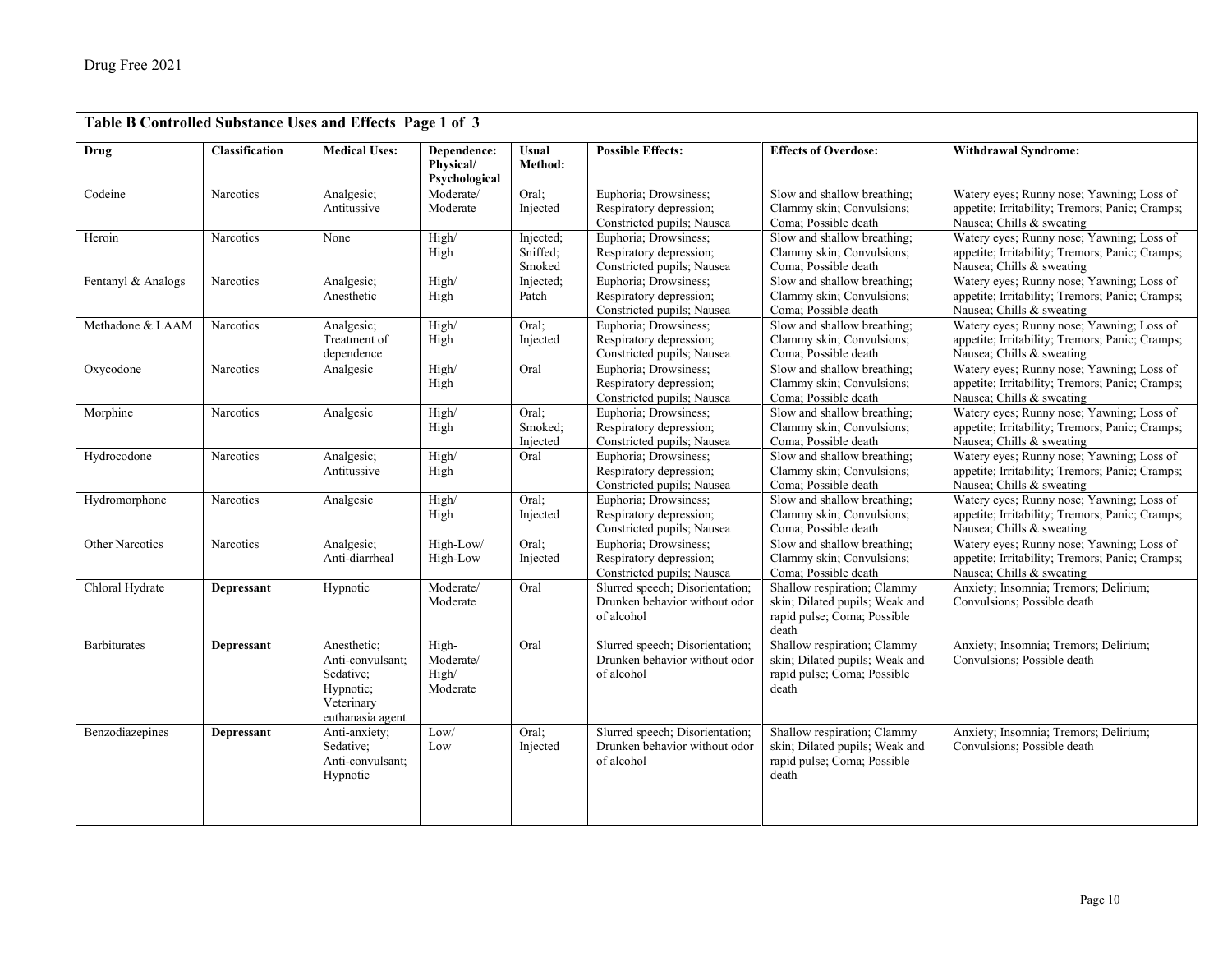| Table B Controlled Substance Uses and Effects Page 2 of 3 |                |                                                                 |                                           |                                 |                                                                                                                       |                                                                                                       |                                                                            |  |  |
|-----------------------------------------------------------|----------------|-----------------------------------------------------------------|-------------------------------------------|---------------------------------|-----------------------------------------------------------------------------------------------------------------------|-------------------------------------------------------------------------------------------------------|----------------------------------------------------------------------------|--|--|
| <b>Drug</b>                                               | Classification | <b>Medical Uses:</b>                                            | Dependence:<br>Physical/<br>Psychological | <b>Usual</b><br>Method:         | <b>Possible Effects:</b>                                                                                              | <b>Effects of Overdose:</b>                                                                           | <b>Withdrawal Syndrome:</b>                                                |  |  |
| Glutethimide                                              | Depressant     | Sedative;<br>Hypnotic                                           | High/<br>Moderate                         | Oral                            | Slurred speech; Disorientation;<br>Drunken behavior without odor<br>of alcohol                                        | Shallow respiration; Clammy<br>skin; Dilated pupils; Weak and<br>rapid pulse; Coma; Possible<br>death | Anxiety; Insomnia; Tremors; Delirium;<br>Convulsions; Possible death       |  |  |
| Other Depressants                                         | Depressant     | Anti-anxiety;<br>Sedative;<br>Hypnotic                          | Moderate/<br>Moderate                     | Oral                            | Slurred speech; Disorientation;<br>Drunken behavior without odor<br>of alcohol                                        | Shallow respiration; Clammy<br>skin; Dilated pupils; Weak and<br>rapid pulse; Coma; Possible<br>death | Anxiety; Insomnia; Tremors; Delirium;<br>Convulsions; Possible death       |  |  |
| Cocaine                                                   | Stimulant      | Local anesthetic                                                | Possible/<br>High                         | Sniffed:<br>Smoked;<br>Injected | Increased alertness; Excitation;<br>Euphoria; Increased pulse rate<br>& blood pressure; Insomnia;<br>Loss of appetite | Agitation; Increased body<br>temperature; Hallucinations;<br>Convulsions; Possible death              | Apathy; Long periods of sleep; Irritability;<br>Depression; Disorientation |  |  |
| Amphetamine/<br>Methamphetamine                           | Stimulant      | Attention deficit<br>disorder:<br>Narcolepsy;<br>Weight control | Possible/<br>High                         | Sniffed;<br>Smoked;<br>Injected | Increased alertness; Excitation;<br>Euphoria; Increased pulse rate<br>& blood pressure; Insomnia;<br>Loss of appetite | Agitation; Increased body<br>temperature; Hallucinations;<br>Convulsions; Possible death              | Apathy; Long periods of sleep; Irritability;<br>Depression; Disorientation |  |  |
| Methylphenidate                                           | Stimulant      | Attention deficit<br>disorder:<br>Narcolepsy                    | Possible/<br>High                         | Oral;<br>Injected               | Increased alertness; Excitation;<br>Euphoria; Increased pulse rate<br>& blood pressure; Insomnia;<br>Loss of appetite | Agitation; Increased body<br>temperature; Hallucinations;<br>Convulsions; Possible death              | Apathy; Long periods of sleep; Irritability;<br>Depression; Disorientation |  |  |
| Other Stimulants                                          | Stimulant      | Weight control                                                  | Possible/<br>High                         | Oral;<br>Injected               | Increased alertness; Excitation;<br>Euphoria; Increased pulse rate<br>& blood pressure; Insomnia;<br>Loss of appetite | Agitation; Increased body<br>temperature; Hallucinations;<br>Convulsions; Possible death              | Apathy; Long periods of sleep; Irritability;<br>Depression; Disorientation |  |  |
| Marijuana                                                 | Cannabis       | None                                                            | Unknown/<br>Moderate                      | Smoked;<br>Oral                 | Euphoria; Relaxed inhibitions;<br>Increased appetite;<br>Disorientation                                               | Fatigue; Paranoia; Possible<br>psychosis                                                              | Occasional reports of insomnia; Hyperactivity;<br>Decreased appetite       |  |  |
| Tetrahydrocanabinol                                       | Cannabis       | Anti-nauseant                                                   | Unknown/<br>Moderate                      | Smoked;<br>Oral                 | Euphoria; Relaxed inhibitions;<br>Increased appetite;<br>Disorientation                                               | Fatigue; Paranoia; Possible<br>psychosis                                                              | Occasional reports of insomnia; Hyperactivity;<br>Decreased appetite       |  |  |
| Hashish & Hashish<br>Oil                                  | Cannabis       | None                                                            | Unknown/<br>Moderate                      | Smoked:<br>Oral                 | Euphoria; Relaxed inhibitions;<br>Increased appetite;<br>Disorientation                                               | Fatigue; Paranoia; Possible<br>psychosis                                                              | Occasional reports of insomnia; Hyperactivity;<br>Decreased appetite       |  |  |
| <b>LSD</b>                                                | Hallucinogen   | None                                                            | None/<br>Unknown                          | Oral                            | Illusions and hallucinations;<br>Altered perception of time and<br>distance                                           | Longer; more intense "trip"<br>episodes; Psychosis; Possible<br>death                                 | Unknown                                                                    |  |  |
| Mescaline & Peyote                                        | Hallucinogen   | None                                                            | None/<br>Unknown                          | Oral                            | Illusions and hallucinations;<br>Altered perception of time and<br>distance                                           | Longer; more intense "trip"<br>episodes; Psychosis; Possible<br>death                                 | Unknown                                                                    |  |  |